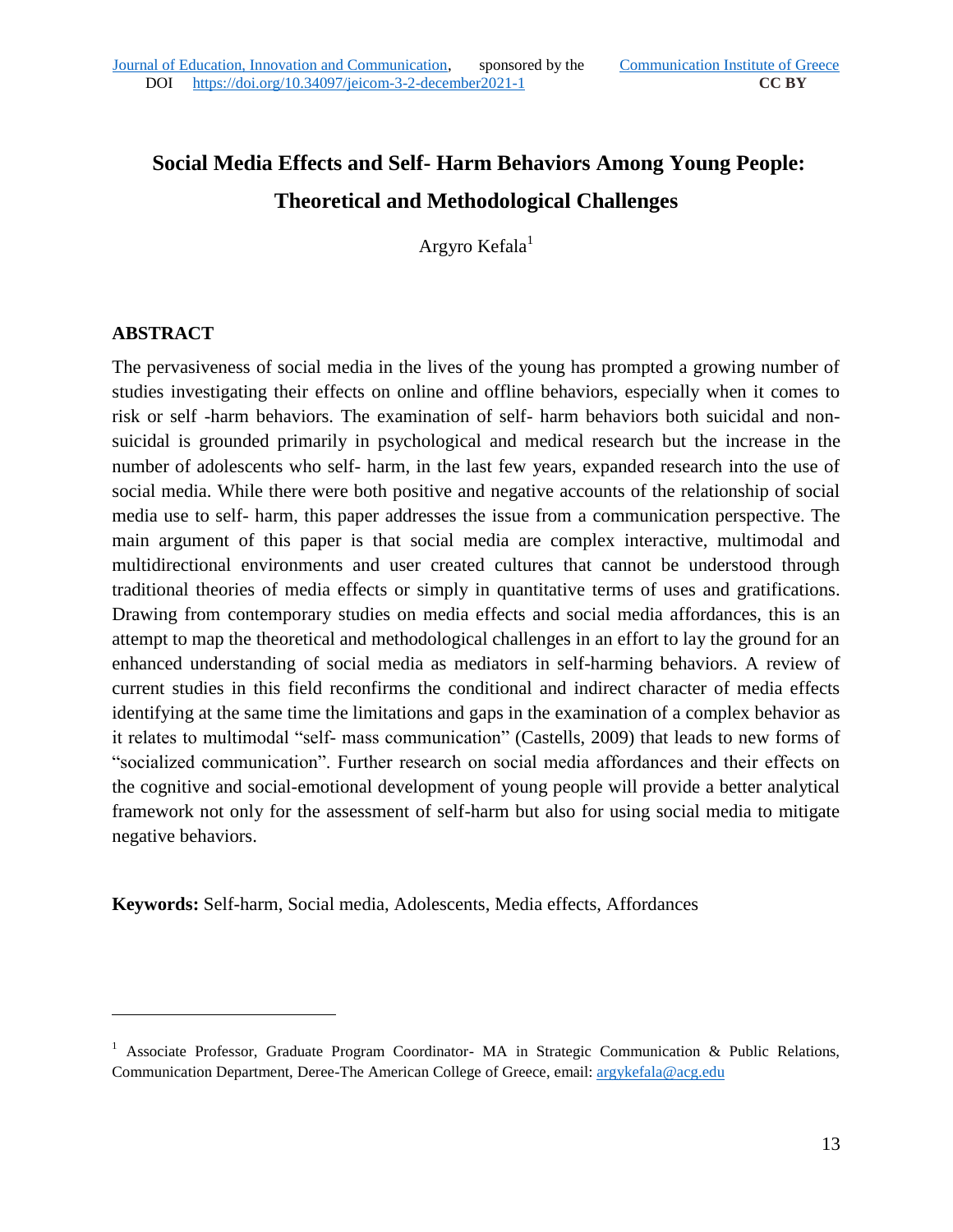# **1 INTRODUCTION**

In recent years there have been reports showing that self-harm, involving different forms of selfinjury as a way of coping with negative emotions, has become a major public health issue, affecting primarily the young. Several studies indicate that incidents of self-harm have been increasing, especially amongst girls. For example, in the UK, recent studies provided documentation of the rising rate of common mental disorders, suicide and non- suicidal selfharm among young adults (Morgan et al, 2017; McManus et al, 2019, 2020; Bould et al, 2019), pointing to an alarming trend. There is also growing evidence that social technologies may have a negative impact on the overall mental wellbeing of the young (Kelly et al., 2019; RSPH, 2019; Shakya & Christakis, 2017).

The Royal Society for Public Health (UK) report (2017) on "Social media and young people's mental health and wellbeing" described social media as "more addictive than cigarettes and alcohol" stressing that social media use is linked with increased rates of anxiety, depression, and poor sleep. It is interesting to note that two key recommendations of the report stress the necessity for professionals who engage with young people to have a social media training as well as the need for additional research to be carried out into the effects of social media on young people's mental health. The pervasiveness of social media in the lives of young people has prompted a growing number of studies investigating their effects on online and offline behaviors, as social media provide new multidirectional spaces for interpersonal and intrapersonal communication, information dissemination, and community building (Valkenburg, 2017). Although there has been a long "media effects" tradition in communication studies, a literature review has shown that communication scholars have minimally engaged with research on social media and mental disorders due to the special nature and complexity of those behaviors. On the other hand, research in the medical community was conducted from a psychological perspective that has not considered key theories and concepts from the field of digital communication that might have been useful in the analysis of a multifaceted problem. Several studies have been able to shed light on negative behaviors; however, they have provided partial and often conflicting views as to the role of social media. (Livingstone et al., 2018; Dyson et al, 2016). It needs to be said though that most researchers have stressed the need for further research recognizing the evolving and dynamic character of social media (Keles et al, 2019; Nesi et al., 2020).

This paper argues that the study of self-harming behaviors will greatly benefit from the adoption of an interdisciplinary approach that takes into consideration the latest theories and research findings from the field of media and communication. The aim is to identify the gaps in psychological research and contribute to the discussion from a communication perspective that would address some of the conceptual and methodological challenges presented.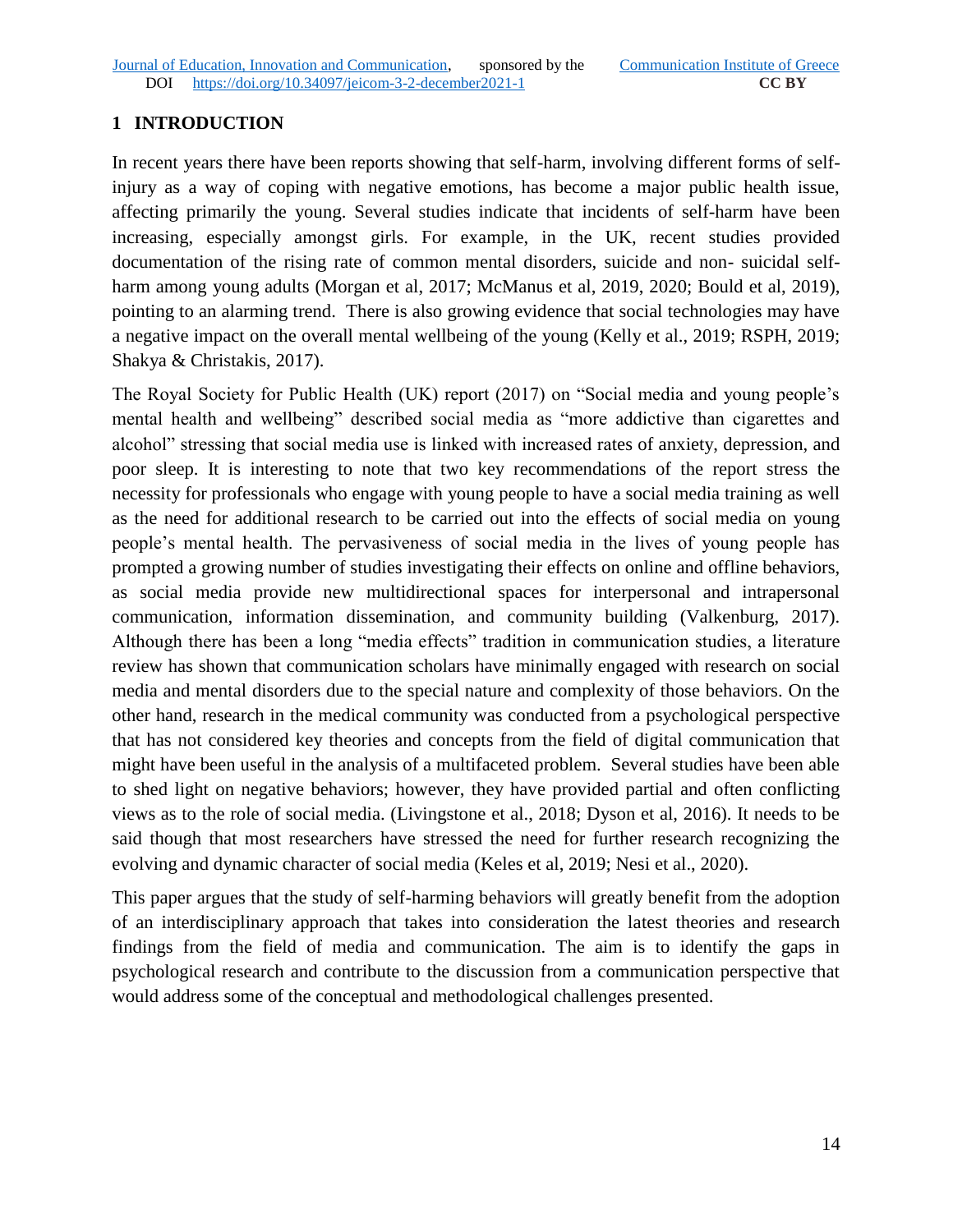# **2 METHODOLOGICAL CHALLENGES IN PSYCHOLOGICAL RESEARCH**

Conclusions from a major systematic review of 26 studies conducted in the period 2000-2014 (Dyson et al, 2016) identified both beneficial and detrimental effects for young people who use social media to discuss and view deliberate self-harm. Researchers were also interested in exploring the therapeutic potential of online communities. Another review of 13 studies exploring the relationship of social media and depression, anxiety and psychological distress in adolescents (Keles et al, 2019) found a "general correlation" between social media and mental health problems, "However, most authors noted that the observed relationship is too complex for straightforward statements. Few studies were designed to explore this complexity although some assessed the effect of mediating and moderating factors". (Keles et al, p. 89)

A large-scale study based on data of 10,000 14-year olds in the UK (Kelly et al. 2018) offered new insights on social media use and adolescent mental health finding that poor sleep, online harassment, poor body image and low self-esteem were strongly associated with depressive symptoms. These symptoms were higher among girls who also appeared to have a higher daily use of social media as opposed to the boys. "Time spent" or "daily use" on social media appears to be a key variable investigated in several studies, although researchers acknowledge the pitfalls of measuring this variable (Riehm et al.,2019)

A recent meta-analysis based on 61 eligible studies focusing on social media use and selfinjurious thoughts and behaviors (Nesi et al. 2020) identified a range of problematic behaviors connected to the social media, such as cyber victimization, exposure to and generation of SITBrelated content, addictive use, and sexting. Most studies suggested medium effects, while negative social media behaviors were associated to cyberbullying, exposure to harmful content, and excessive media use. Studies have also found positive social media effects as tools of social support through networks of friends and helping those at risk to access mental health resources (Goodyear & Armour, 2019; Lavis & Winter 2020).

Several studies are platform- specific or comparative of social media platforms, focusing primarily on the thematic analysis of different forms of content and their connection to selfharm behaviors. For example, based on the fact that pictures of non-suicidal self- injury (NSSI) such as self-cutting is frequently posted on Instagram, it was argued that social reinforcement might play a role in posting those images and policy recommendations to social media platforms to regulate their content were deemed necessary (Brown et al, 2017). Following a highly publicized suicide of a young woman in the UK associated to exposure to graphic harmful social media content, there was a public outcry and a call from public health authorities to social media platforms to regulate their content and block this type of imagery (BBC, 2019).

The focus of studies on social media content is based on research suggesting that direct exposure to both suicidal behaviors and acts of self-harm through social media may increase those behaviors, especially in more vulnerable individuals. The "blue whale challenge" is a clear example of social media content that encourages teenagers and young adults to engage in selfharm and eventually commit suicide having a "contagion" effect (Lupariello et al., 2019). A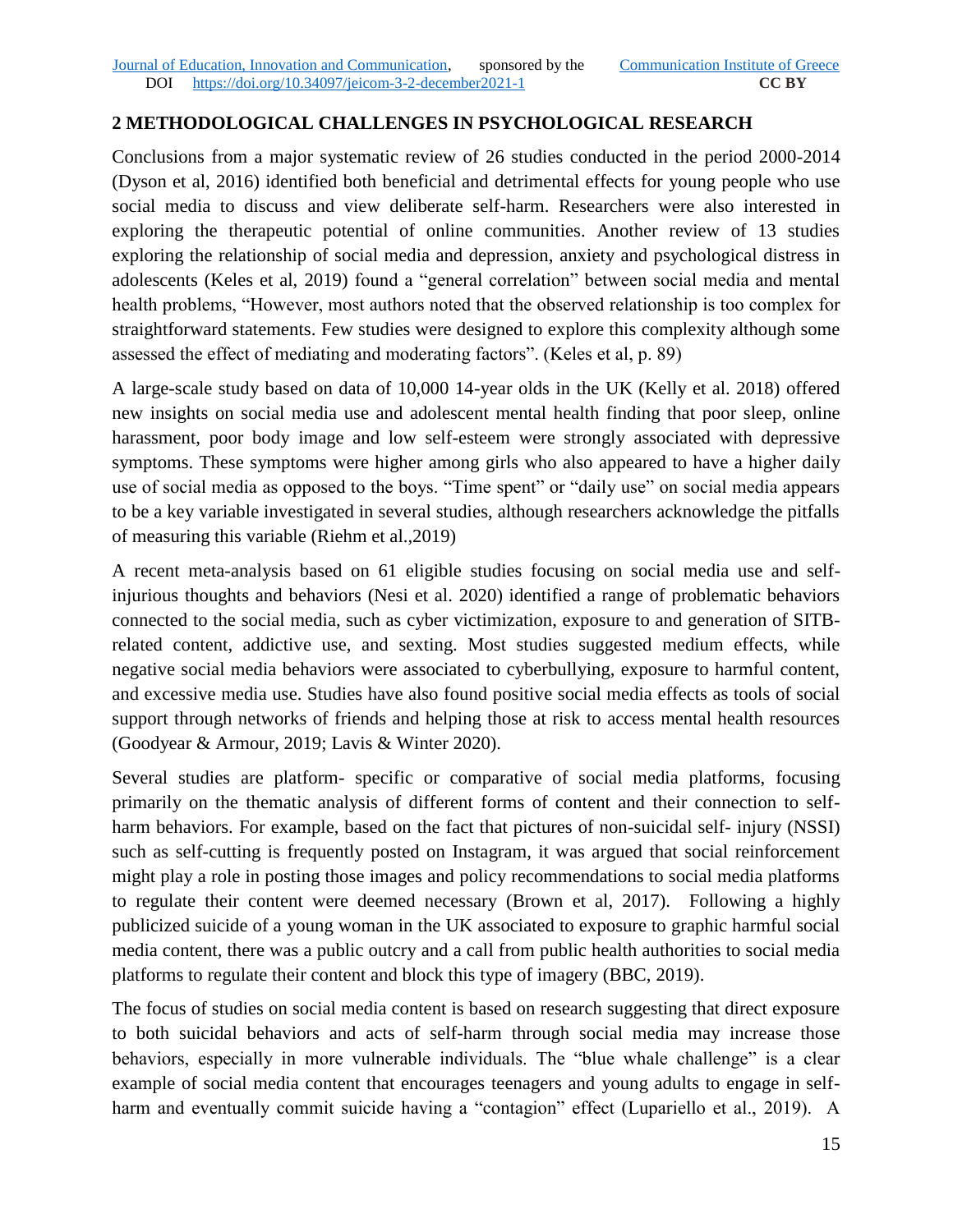study of related videos on YouTube and Twitter posts found that they may have unintentional harmful effects, but "normalizing" negative content is a real threat pointing to the importance of applying safe messaging guidelines (Khasawneh et al, 2020). The potential of a copycat influence due to exposure to graphic content (Arendt, Scherr, & Romer, 2019) poses another serious concern.

It seems though that in the absence of a causal relationship and the presence of many mediating factors, when content is not explicitly related to an act of self- harm, researchers are divided on the issue. Some argue that, both intentional and accidental exposure to NSSI content on Instagram, may elicit emotional disturbance in some users, and this is statistically related to selfharm and suicidal behaviors (Arendt et al, 2019). While others in an analysis of images across three social media sites found no posts that actually encouraged users to self-harm and very few posts portraying self- harm as attractive (Shanahan et al. 2019). Overall, most studies suggest correlations based on repeated exposure, the contagion effect, modeling and ideation, social reinforcement and normalizing effects. On the policy side, two major themes emerge as recommendations to the industry from almost all relevant studies: first, regulation of social media content linked to harmful behaviors and second, awareness and control of time spent on social media.

It appears that a good number of the limitations and gaps reported originate in theoretical and methodological challenges that are present but they have not been identified mostly due to the complexity of moderating and mediating variables at work (Valkenburg & Peter, 2016) as well as the dynamic and constantly evolving new media environments. In fact, current findings about moderate, indirect, and conditional effects of social media on self-harm agree with most findings of a large body of research in the media effects area. Problems arise when there is not a clear account of the moderating and mediating variables. Another type of challenge comes from the nature of social media networks themselves. For example, measuring "time spent" on social media in a static way may lead to inaccurate conclusions because social media offer both synchronous and a-synchronous access and one needs also to take into account the practice of "multitasking". It seems though that even when the amount of time spent, for example more than 3 hours per day, increases the risk for mental health problems the conclusion of what needs to be done does not only refer to setting limits to daily use of social media but it extends to recommendations such as "increasing media literacy" and "redesigning social media platforms" (Riehm et al., 2019), suggestions that point to a multifactorial problem and the complexity of an effective response strategy.

Similarly, an analysis based on "content" will be more accurate if one takes into consideration the specific affordances of each social media network, the audience dynamics, and the special characteristics of specific online communities based on different social variables. Content is certainly significant but it should not be treated in a static way, as it is co-created in a dynamic social media environment (Miller et al. 2016).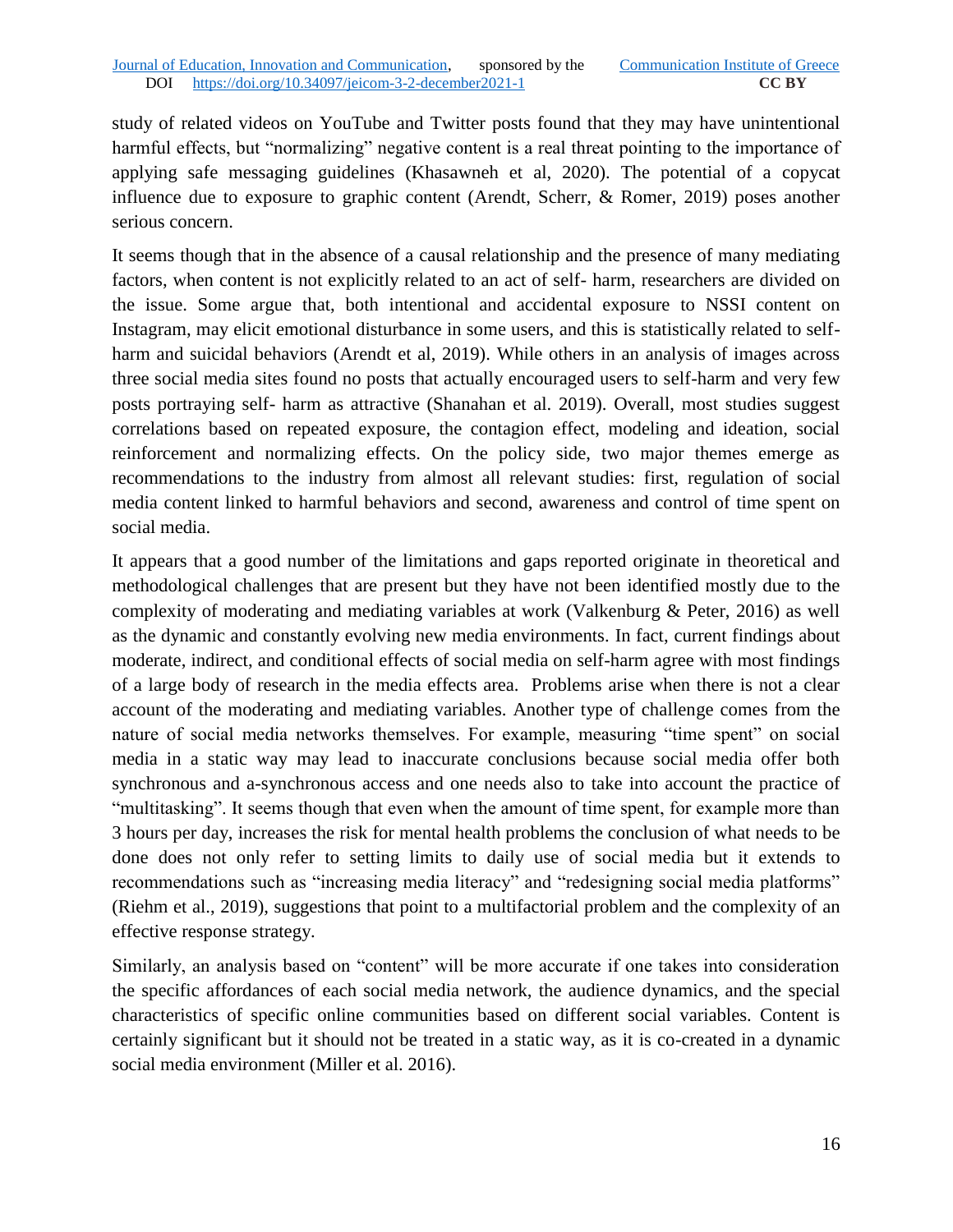# **3 TOWARDS A SOCIAL MEDIA EFFECTS FRAMEWORK**

In an attempt to address those issues, psychological research of the social media impact on self – harm will benefit immensely from a long tradition of communication research on media effects, an updated non-deterministic approach on social media "affordances" and a consideration of the role of "affect" (Hipfl, 2018; Lünenborg, & Maier, 2018) in social media. Furthermore, research will benefit from a critical cultural perspective that considers wider issues on digital culture, online community building, and new identity formation through a digital networked self (Papacharisi, 2010). To this end, drawing from the work of Valkeburg (2013; 2016), Valkenburg & Peter (2013) I argue for the necessity of a "social media effects framework" which lays out the media and non-media variables at play in the media effects process incorporating at the same time the technological affordances of a dynamic and constantly evolving digital media environment.

Valkenburg & Peter (2013a) explained that dispositional, developmental, and social context factors have a key role in the media effects process in predicting media use and influencing the way in which media content is processed as they interact with specific media properties. In other words, properties of media affect how media content is processed but the effects of this propertydriven processing are contingent upon specific dispositions, the developmental level, and social context factors of the media user. In proposing a Differential Susceptibility Media Effects Model, Valkenburg and Peter (2013a) created a comprehensive media- effects model that identifies the roles and relationships between media and non-media variables, which shed light into the complexity of the media effects process contingent upon mediating and moderating variables that may also account for what many studies reported as "small" or inconsistent effects.

Building on the same approach, Valkenburg et al. (2016), through their comprehensive systematic review of studies on media effects research, identified five key features of micro-level media effects theories in mass communication research (shown in bold) that connect the (a) media with (b) the user and (c) the types of effects which are conditional, indirect, and transactional. Taking into consideration the conditional, indirect and transactional nature of media effects a researcher will find a great variation from one young adult to another making it harder to draw general conclusions on the beneficial or harmful effects on social media on the young. This also points to the need to focus on person-specific effects (Beyens et al., 2020). Consequently, based on the variables discussed above, one can examine specific groups or individuals who are at a higher risk of being affected in an effort to promote targeted prevention or intervention by the medical community.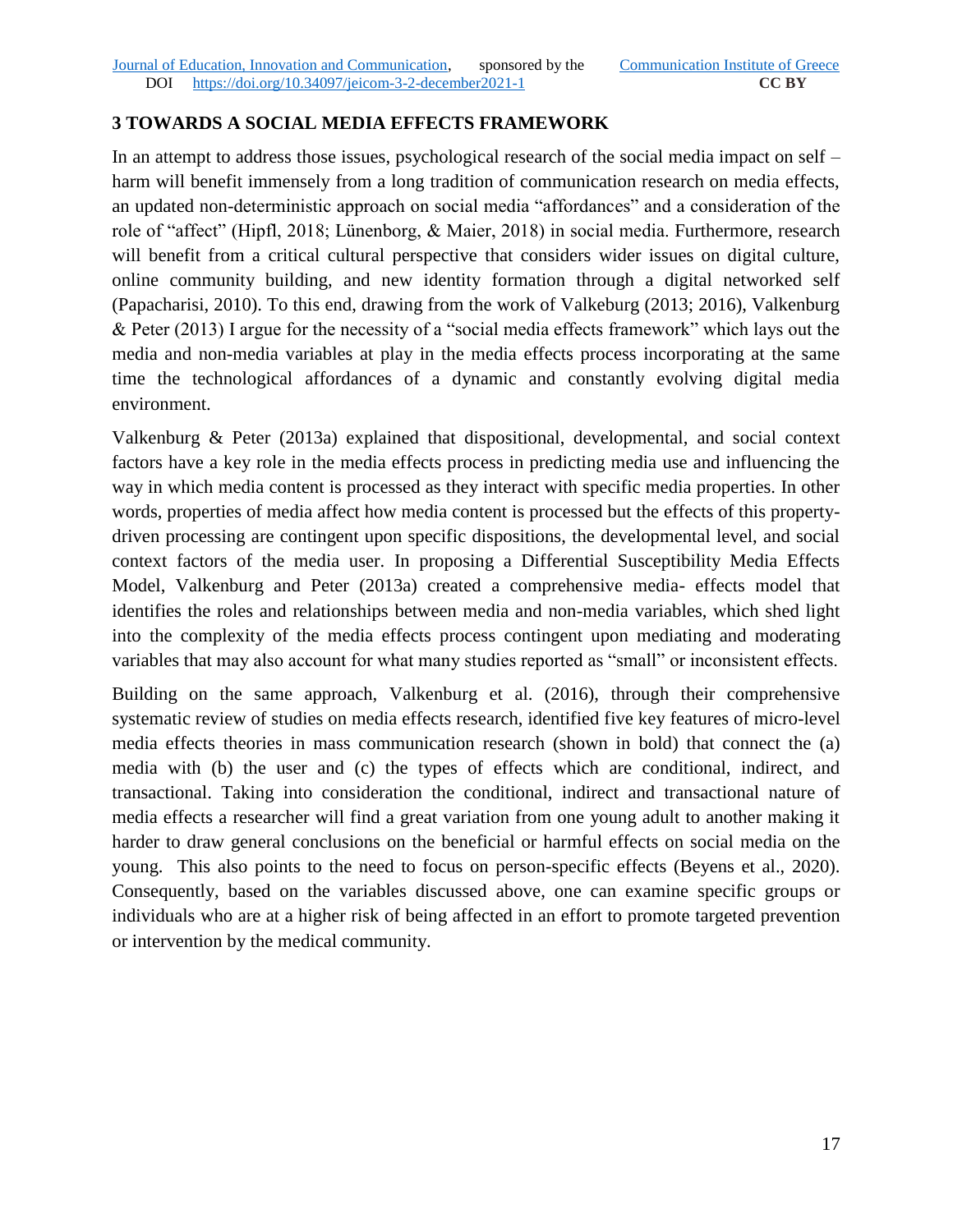### **Table 1.**

*Framework of analysis based on Valkenburg et al. (2016)*



The analytical rigor of this model is based on the fact that the type of media effects, in our case social media linked to self-harm, are related to and/or moderated and mediated by a number of variables the researcher has to take into consideration. The three main components of the diagram examine the technological properties of the media, the dispositional, developmental and response states of the users/producers and the types of effects which most findings suggest they are conditional, indirect and transactional. Since most media effects are conditional and indirect, it can be hard to identify them unless the mediating variables can be measured. For example, in the case of self-harm it would be important to consider different response states such as cognitive, emotional, excitative, as part of the mental processes of media use which can influence message processing on the part of the user. Consequently, high response states may produce stronger and long-lasting effects which in turn may be connected to harmful behaviors.

Overall, this model allows to consider the interplay of individual, societal, and technological parameters and raise questions at both the micro and macro level. Given the indirect and conditional nature of effects, psychological research can focus on who would be the ones to study based on predispositions and clinical definitions of mental disorders and self-harming behaviors. Communication research, on the other hand, can study the phenomenon at both the technological/media level and the broader digital culture level.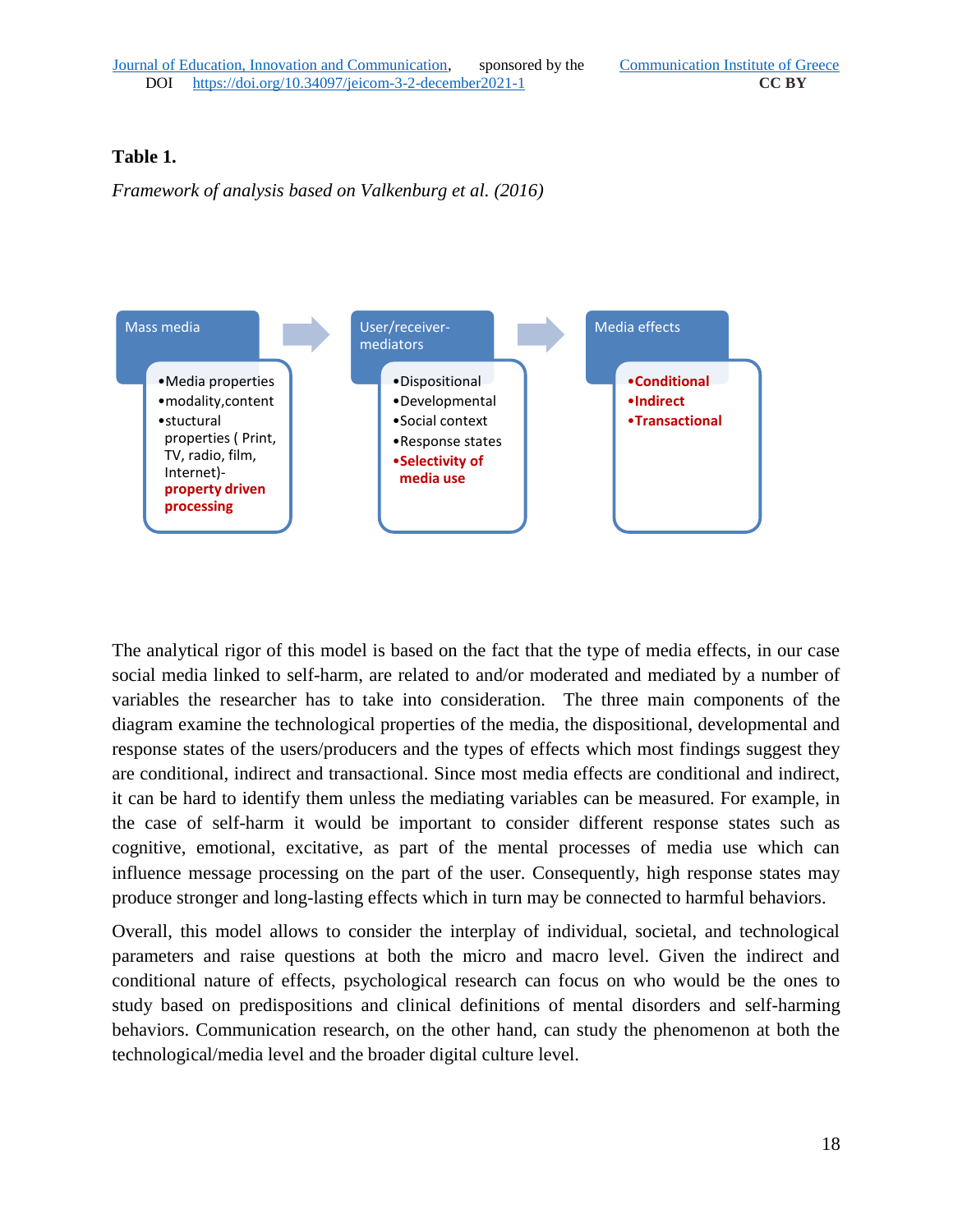If we are looking for more generalized trends affecting increasing numbers of young people, one needs to go deeper and examine the following research questions:

- the specific technological affordances of social media and to what extent and under which conditions they make harmful behaviors possible or they produce a "normalizing effect"
- the specific characteristics of online communities and their connection to harmful behaviors
- the relationship between online and offline behavior when the boundaries are increasingly blurred
- the broader socio-cultural transformation through a wide spread digital culture and the new digital/networked identities as parameters contributing to mental health issues

# **4 A TECHNOLOGICAL AFFORDANCES FRAMEWORK**

To further enhance our understanding of the function and appeal of social media, a growing body of academic literature on "technological affordances" provides additional analytical tools to consider in the effort to build a more comprehensive media effects framework for the analysis of this phenomenon. In that direction, the "Mechanisms and Conditions model" proposed by Davis (2020), will allow us to enhance our understanding of the property driven processing through an updated model of technological affordances. This model does not derive from the media effects tradition in communication research but it can certainly broaden our perspective on "how" social media affordances afford "for whom" and "under what conditions" and how this new understanding can be applied to the examination of issues related to social media effects regarding self-harm. Since "Affordances are how objects shape action for socially situated subjects" (Davis, 2020, p.6) it would be useful to learn from a Science and Technology Studies perspective where materiality and human agency are always connected. In the operationalizing framework for the analysis of affordances below (Table 2) one can see the communication process connecting all components: the mechanisms (how they afford), under what circumstances, for whom (users/audiences) and with what outcomes. Although some elements discussed here appear in the previous model, this particular approach allows for a political and normative focus to the question of social media and the link to self-harm and mental wellbeing. If mechanisms and conditions are connected to negative outcomes, one can make a stronger case for re-design and develop mitigating strategies: "Demarcating the conditions under which technical systems request, demand, encourage, discourage, refuse, and allow not only identifies the politics and values in technical systems but also lays the groundwork for intentional (re)design" (Davis, 2020, p.20).

For example, when examining user behavior in the context of a specific social media network, content is of primary importance. However, it is equally important to understand how those platforms encourage or discourage, refuse or allow as a response to user-initiated action. These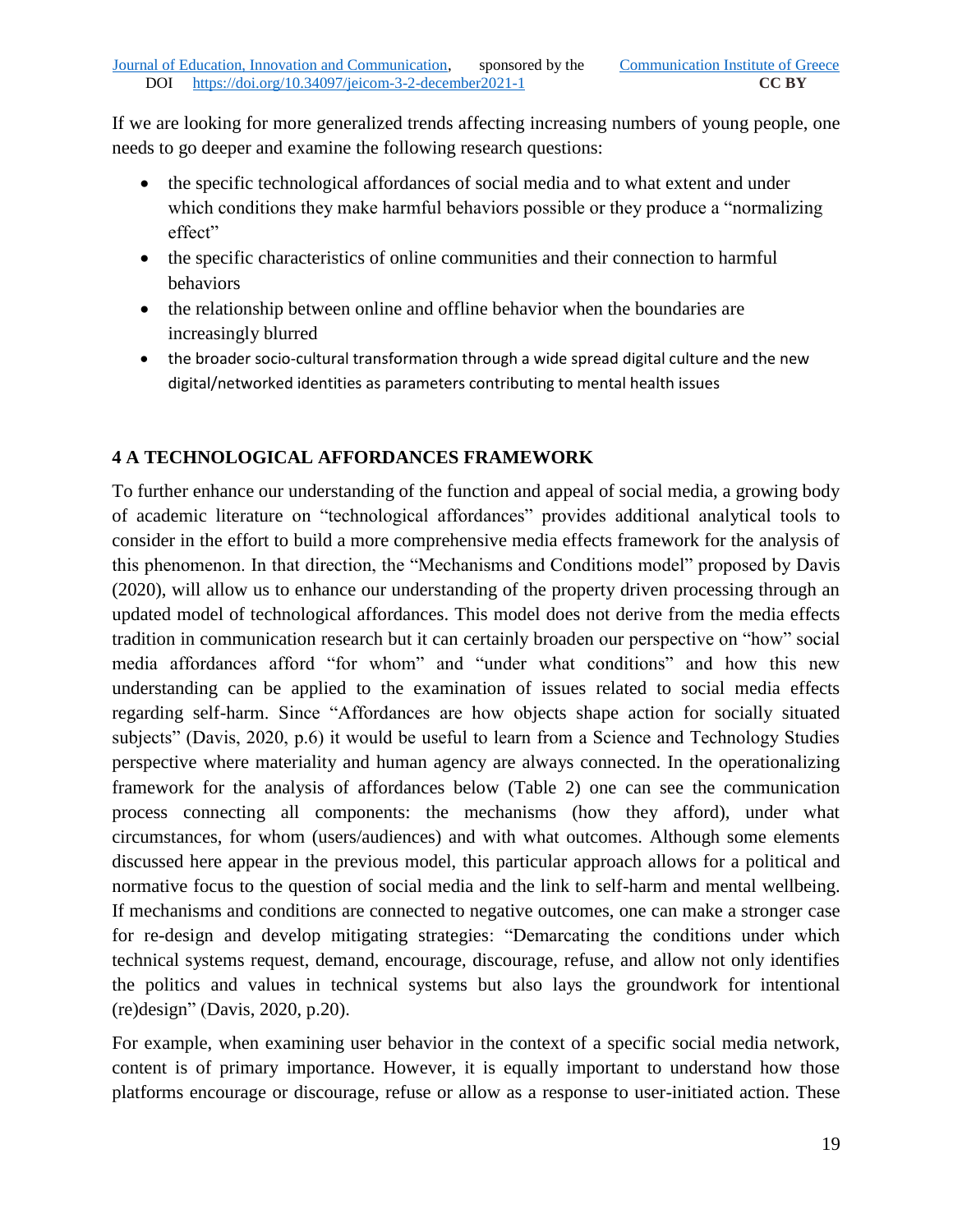#### Journal of Education, Innovation and Communication, sponsored by the Communication Institute of Greece DOI https://doi.org/10.34097/jeicom-3-2-december2021-1 **CC BY**

technological responses matter because they can allow or deter users' initiatives. They can also be linked to specific emotional response states, which in turn may be linked to harmful behaviors. The fact that social media dominate the emotional lives of the young points to the need for studying further the role of affect in social media, a question which is currently explored in academic research from a multidisciplinary perspective (Sampson et al., 2018). Further to that, studies (Zhao et al., 2013) have identified physical, cognitive, affective, and control functions in the affordances of social media interaction. Future research may explore the role of those functions in either triggering a self-harm incident or playing a therapeutic role in providing online support to those affected. It would be very important for researchers to examine possible therapeutic affordances in serious health conditions (Merolli et al., 2014) in the context of developing mitigating strategies to tackle those problems.

#### **Table 2.**

*The Media Effects Process based on Davis (2020) Mechanisms and Conditions Framework*

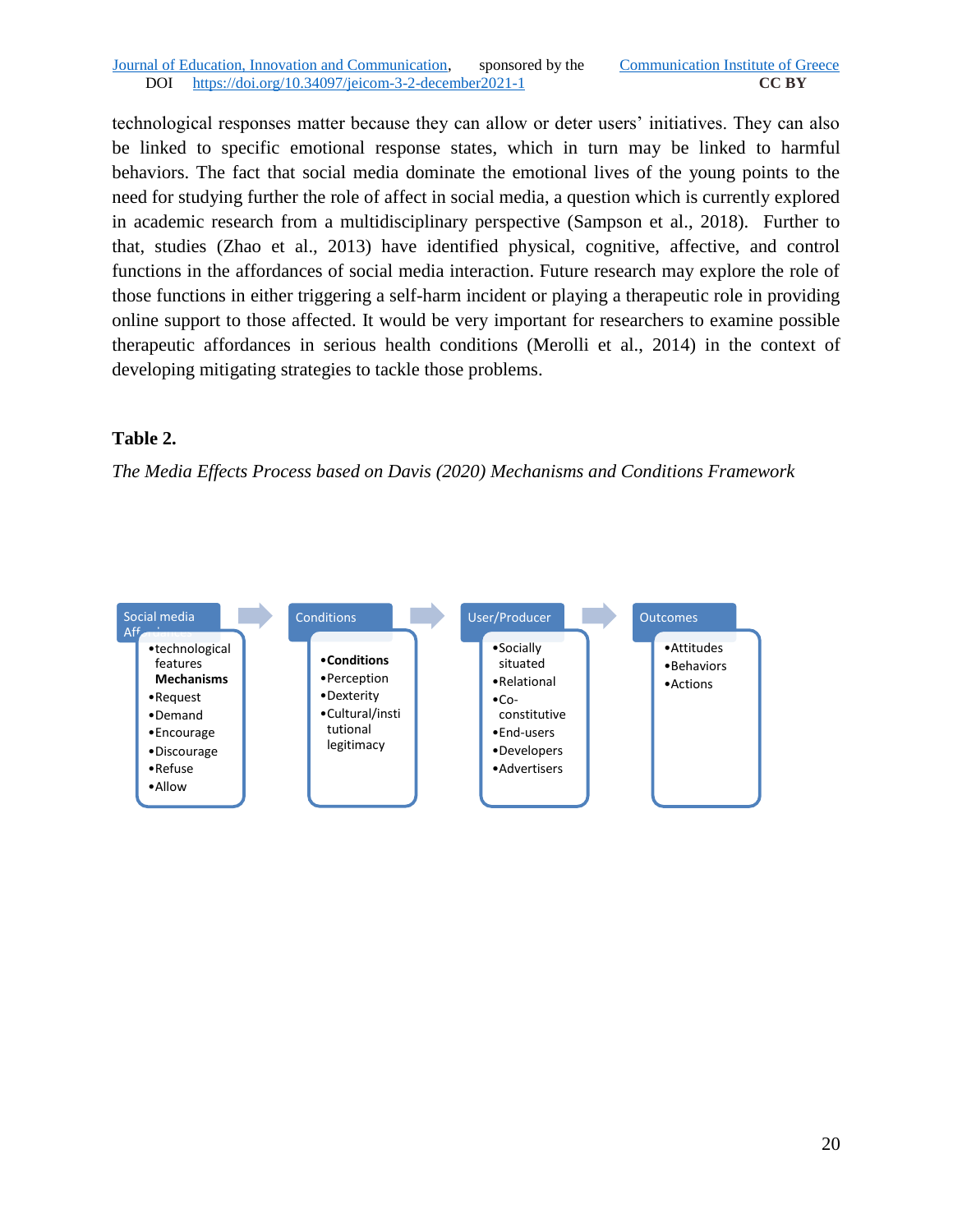## **5 A PROPOSED FRAMEWORK INTEGRATING THE TWO MODELS**

Drawing elements from both models discussed above, I propose an operationalizing framework (Table. 3) for studying the relationship between social media and self- harm that incorporates the key properties and technological affordances of social media placing them in a dynamic and multimodal context. In this table one can see the complexity of social media properties that lead to a different focus of research questions, the type of effects produced and the type of relationship to be identified. Research so far has raised questions that cover some of these variables but there are still many areas which have not been studied, indicated by a question mark. This is an effort to map areas that need to be examined utilizing analytical categories that have not been thoroughly studied. The further investigation of affective and therapeutic affordances and the types of effects they produce would enrich our knowledge on those issues (Dodemaide et al., 2019). For example, taking into consideration that self- harm relates to coping with difficult or negative emotions, the examination of platform specific effects as they relate to norms expressing emotion (Waterloo et al., 2018) may contribute to this research area. Similarly, one can examine to what extent social media can provide the mechanisms to mitigate risks (Record et al., 2019) or provide therapeutic affordances via peer support through social media interaction (Lavis et al., 2020). Furthermore, the focus on the audience helps us define the subjects of examination based on the specific affordances of "networked publics". As defined by boyd (2010) the four main affordances of social media "persistence, visibility, spreadability, and searchability" can alter and amplify social dynamics; they do not dictate the participants' behavior but the environment of their engagement and participation. This typology may extend the conversation to broader cultural effects and to what extent social media may encourage/prevent self-harming behaviors beyond those subjects who are clinically defined as self-harming. In other words, extending the research from individualized effects to wider online community cultural effects.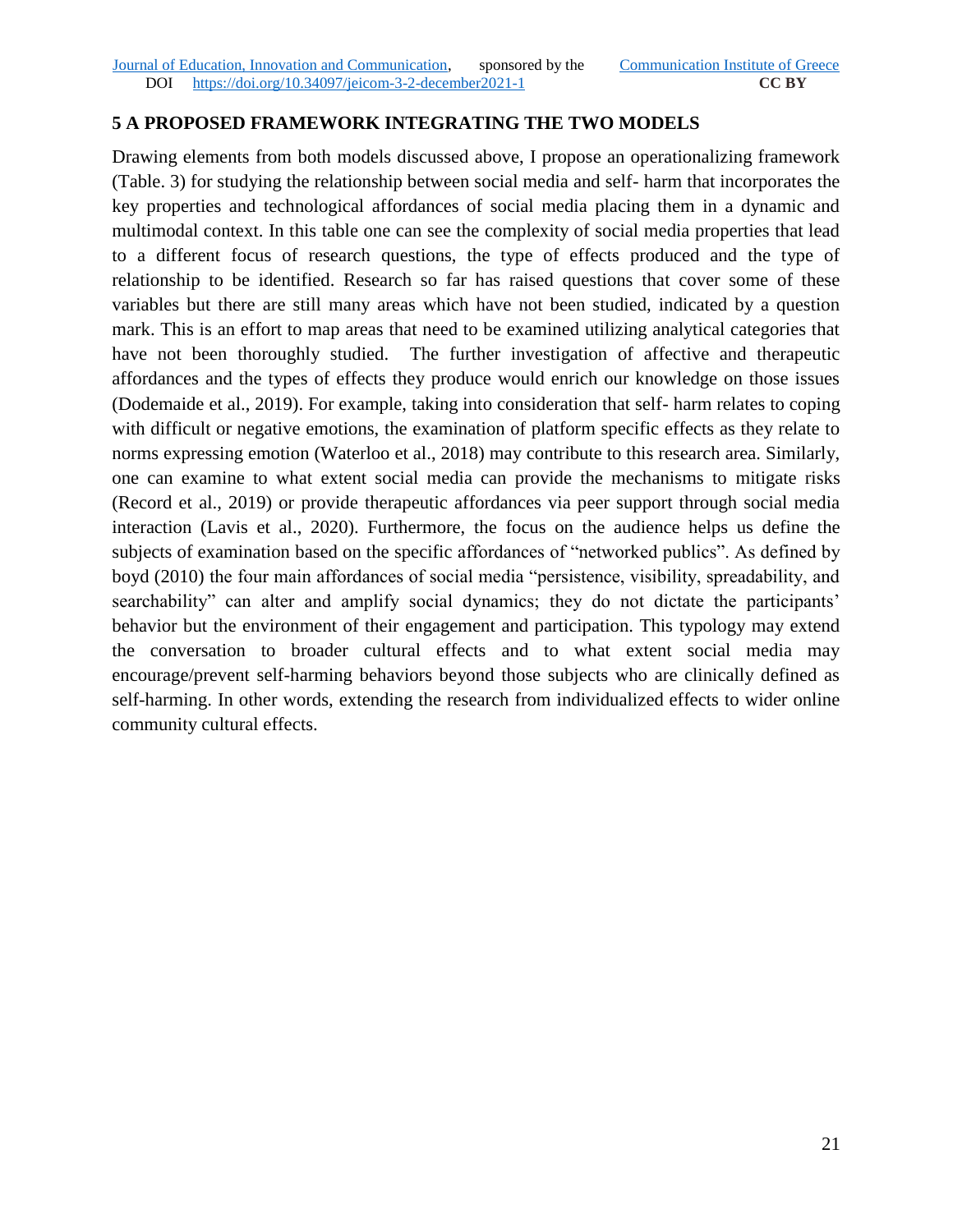| <b>TECHNOLOGICAL</b>     | Media<br>property | Focus on          | -harm-<br>Self           | Outcomes         |
|--------------------------|-------------------|-------------------|--------------------------|------------------|
| properties of social     | driven            |                   | of<br>degree             | /Effects         |
| media                    | processing        |                   | correlation              |                  |
| <b>Content creation</b>  | Dynamic           | of<br>Type        |                          | Platform         |
|                          | construction/user | content/reception |                          | Effects<br>and   |
|                          | created and co-   | Sharing/creation  |                          | self-media       |
|                          | created           |                   |                          | effects          |
| Variability-Platform     | Request           | How it affords    | $\gamma$                 | Platform         |
| specific                 | Demand            | For whom          |                          | specific effects |
| <b>Architecture</b>      | Encourage         |                   |                          |                  |
| affordances              | Discourage        |                   |                          |                  |
|                          | Refuse            |                   |                          |                  |
|                          | Allow             |                   |                          |                  |
| <b>Affective</b>         | "affective        | Control,          | $\overline{?}$           | Media<br>design  |
| affordances              | bandwidth"-       | expression,       |                          | specific         |
| <b>Therapeutic</b>       | affective         | management<br>of  |                          | emotional        |
| <b>Affordances</b>       | computing,        | emotions/<br>new  |                          | effects          |
|                          | emotional design  | definition<br>of  |                          |                  |
|                          |                   | intimacy          |                          |                  |
| <b>Time /frequency</b>   | synchronous and   | Quantity<br>and   | $\checkmark$             | Repeated         |
| Moment of use in         | a-synchronous     | Quality of time   |                          | exposure         |
| relation to incident     | multitasking      | when              |                          | <b>Effects</b>   |
|                          |                   |                   |                          | Other effects    |
| <b>Intrapersonal</b>     | Self-             | Self-<br>esteem,  | ✓                        | Expression       |
| communication            | representation,   | body image        |                          | effects          |
|                          | self-disclosure   |                   |                          |                  |
| <b>Interpersonal</b>     | Interactivity     | Social            |                          | Feedback         |
| communication            | properties        | comparison, peer  |                          | effects          |
|                          | (signs, symbolic  | influence         |                          |                  |
|                          | interaction)      |                   |                          |                  |
| <b>Audience -dynamic</b> | Active            | of<br>Type        | $\overline{\mathcal{L}}$ | Participation    |
|                          | engagement<br>VS. | interaction       |                          | <b>Effects</b>   |
|                          | passive           |                   |                          |                  |
|                          | reception         |                   |                          |                  |
| <b>Online community</b>  | Characteristics   | Digital self/new  | $\gamma$                 | Socio-cultural   |
| Support communities      | of<br>specific    | identities        |                          | effects          |
|                          | online            | Narration         |                          |                  |
|                          | communities       | Self-             |                          |                  |
|                          | Synchronous/      | management        |                          |                  |
|                          | Asynchronous      |                   |                          |                  |
|                          | Closed/open       |                   |                          |                  |

# **Table 3. Operationalizing framework for the study of social media and self-harm**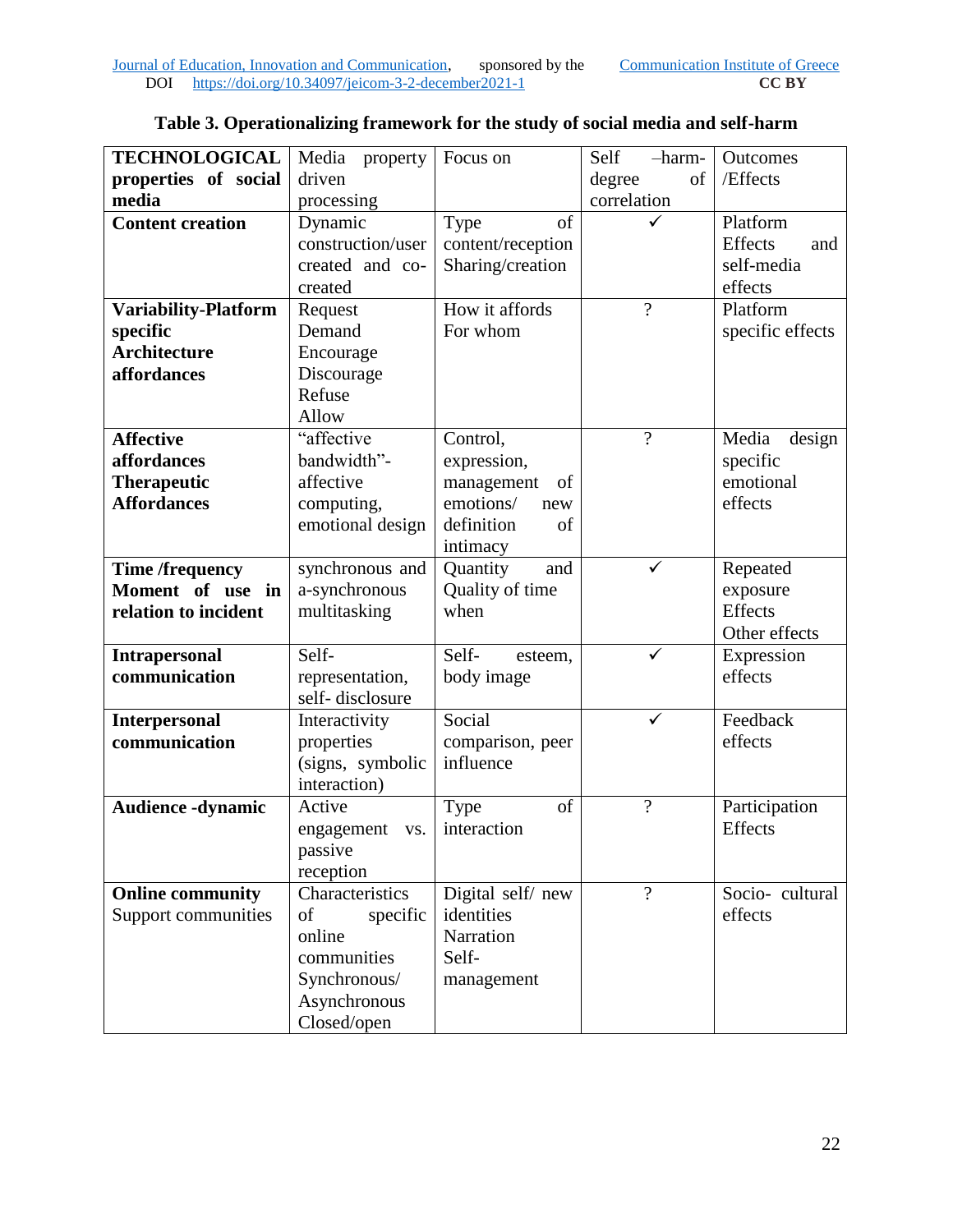# **CONCLUSIONS**

This paper attempted to address some key theoretical challenges and methodological gaps in the study of the relationship between self- harming behaviors and social media use. The gaps identified stem primarily from a static view of the nature of social media platforms and the presence of multiple non-media variables at work. In raising those issues, the paper stressed the need for an interdisciplinary approach that will benefit from the latest communication research on social media, taking into consideration the role of the technological affordances and their effect as well as the dynamic interplay of mass and interpersonal communication in a multimodal environment of network publics. In that direction it is necessary to develop a dynamic social media effects framework which may address some of these gaps. Applying the proposed conceptual framework to the study of self-harm in future research will enhance our understanding of the role of social media in negative behaviors and identify ways of mitigating those risks.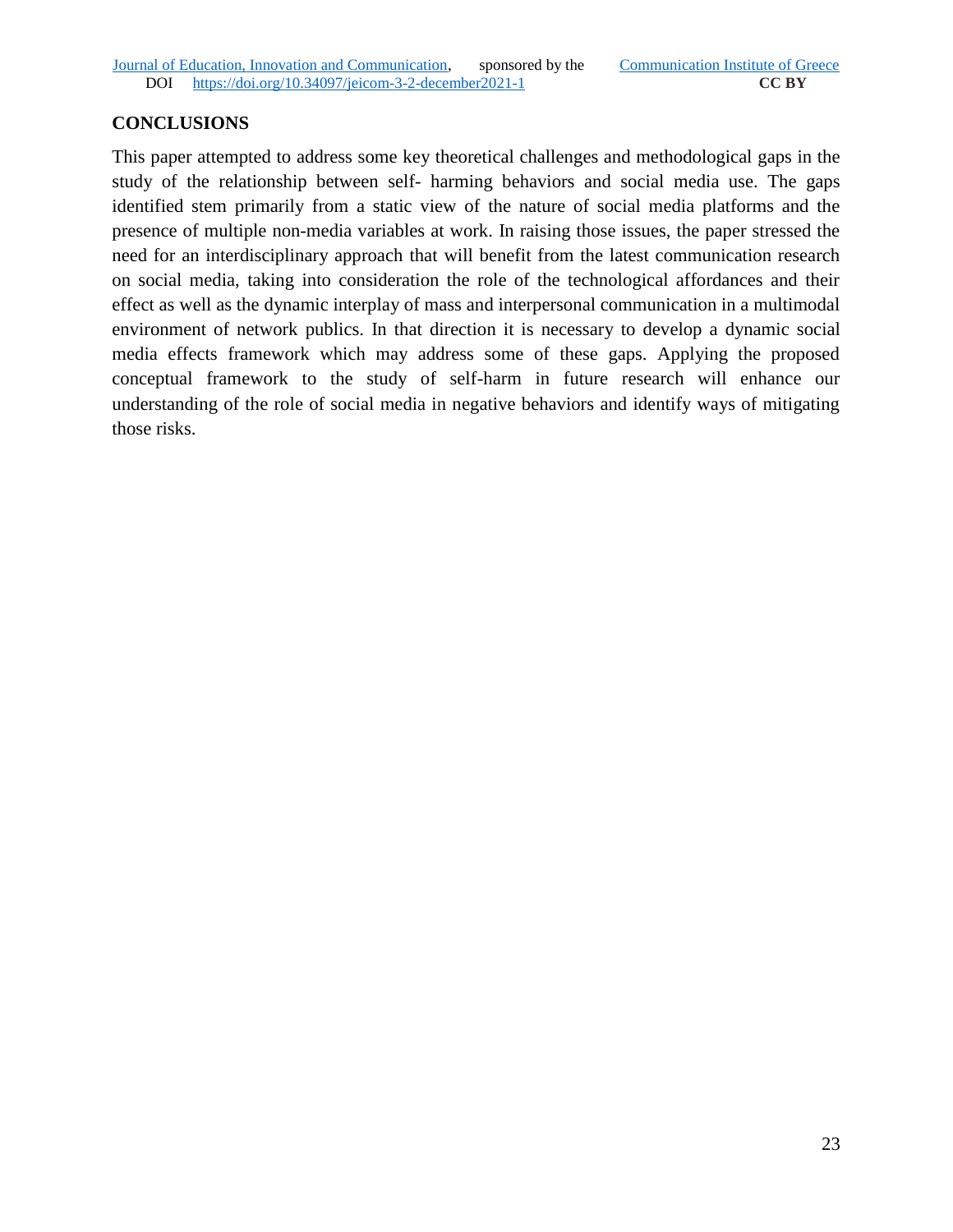#### **REFERENCES**

- Arendt, F., Scherr, S., & Romer, D. (2019). Effects of exposure to self-harm on social media: Evidence from a twowave panel study among young adults. *New Media and Society*, 21(11–12), 2422–2442. https://doi.org/10.1177/1461444819850106
- BBC (2019: 7th February) *Instagram vows to remove all graphic self-harm images from site*. Available from: https:// www.bbc.co.uk/news/uk-47160460. [last accessed 20 March 2020]
- Berryman, C., Ferguson, C. J., & Negy, C. (2018). Social Media Use and Mental Health among Young Adults. *Psychiatric Quarterly*, 89(2), 307–314. https://doi.org/10.1007/s11126-017-

```
9535-6
```
Best, P., Manktelow, R., & Taylor, B. (2014). Online communication, social media and adolescent wellbeing: A systematic narrative review. *Children and Youth Services Review*,

41, 27–36.

- Beyens, I., Pouwels, J.L., van Driel, I.I. *et al.* (2020)The effect of social media on well-being differs from adolescent to adolescent. *Sci Rep* **10,** 10763[. https://doi.org/10.1038/s41598-020-67727-7](https://doi.org/10.1038/s41598-020-67727-7)
- Biernesser, C., Sewall, C. J. R., Brent, D., Bear, T., Mair, C., & Trauth, J. (2020). Social Media Use and Deliberate Self-Harm Among Youth: A Systematized Narrative Review. *Children and Youth Services Review*, 105054.
- Bould H, Mars B, Moran P, Biddle L, Gunnell D (2019) Rising suicide rates among adolescents in England and Wales. *Lancet* 394(10193):116–117
- Boyd d. (2010). Social Network Sites as Networked Publics: Affordances, Dynamics, and Implications. In Z. Papacharisi (Ed) *Networked Self: Identity, Community, and Culture on Social Network Sites*, pp. 39-58). Routledge, New York
- Castells, M. (2009). Communication power. Oxford University Press
- Children's Society (2018) Children's Society. [Online] Available from: https://www.childrenssociety.org.uk/sites/default/files/the\_good\_childhood\_report\_full\_2018.pdf [last accessed 23 May 2019].
- Daine, K., Hawton, K., Singaravelu, V., Stewart, A., Simkin, S., & Montgomery, P. (2013). The power of the web: a systematic review of studies of the influence of the internet on selfharm and suicide in young people. *PloS One*, 8(10), e77555.
- Davis, J.L. (2020). *How Artifacts Afford: The Power and Politics of Everyday Things*. MIT Press, Cambridge
- Dodemaide, P., Joubert, L., Merolli, M., & Hill, N. (2019). Exploring the therapeutic and nontherapeutic affordances of social media use by young adults with lived experience of self-harm or suicidal ideation: a scoping review. *Cyberpsychology, Behavior, and Social Networking*, 22(10), 622–633
- Dyson, MP, Hartling L, Shulhan J, Chisholm A, Milne A, Sundar P, et al. (2016) A Systematic Review of Social Media Use to Discuss and View Deliberate Self-Harm Acts. *PLoS ONE* 11(5): e0155813. https://doi.org/10.1371/journal.pone.0155813
- Hawton, K., Saunders, K., & O'Connor, R. (2012). Selfharm and suicide in adolescents. *The Lancet*, 379, 2373– 2382.
- John, A., Glendenning, A. C., Marchant, A., Montgomery, P., Stewart, A., Wood, S., Lloyd, K., & Hawton, K. (2018). Self-harm, suicidal behaviours, and cyberbullying in children and young people: Systematic review. In Journal of Medical Internet Research (Vol. 20, Issue 4). *Journal of Medical Internet Research*. <https://doi.org/10.2196/jmir.9044>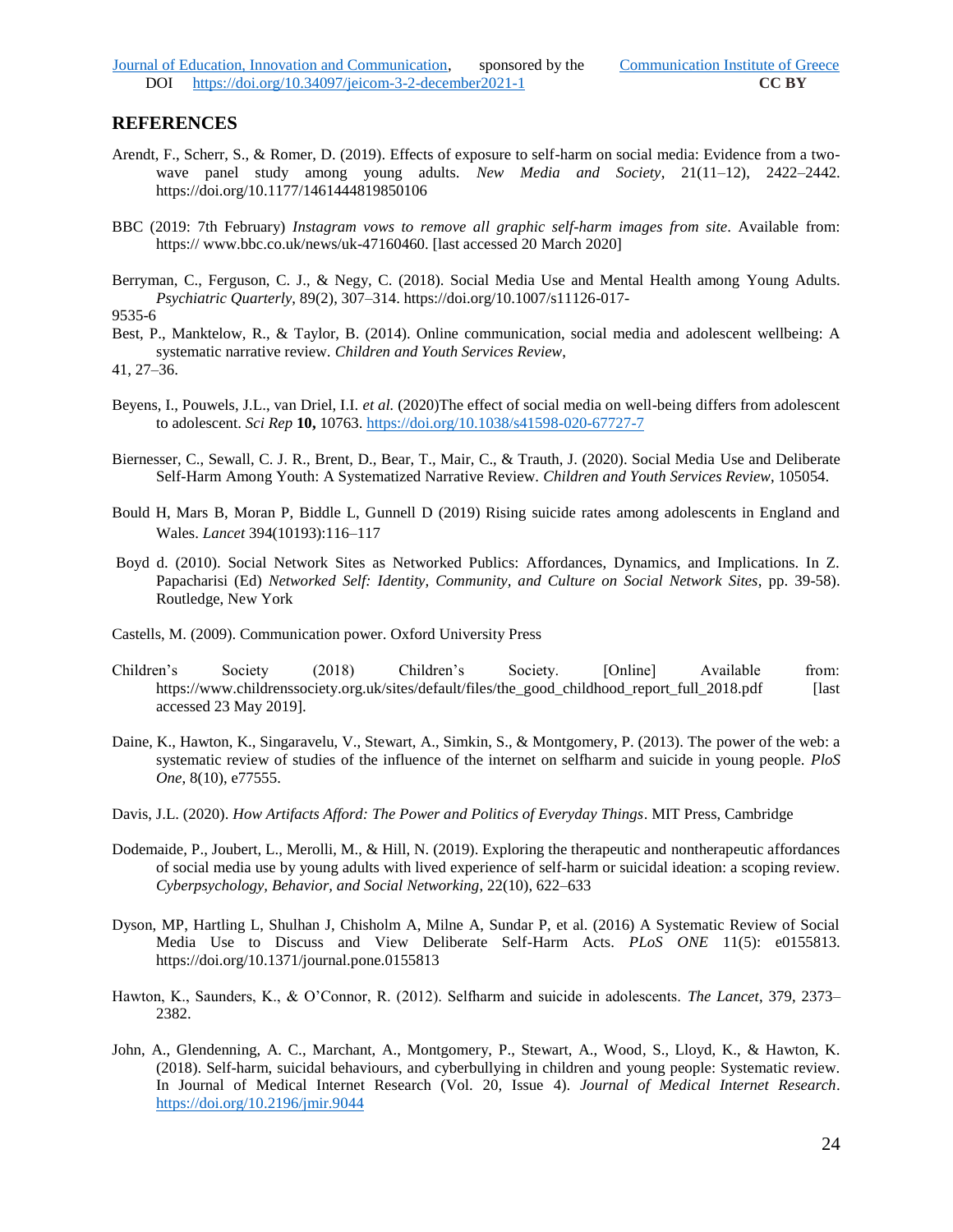- Fung, I. C., Blankenship, E. B., Ahweyevu, J. O., Cooper, L. K., Duke, C. H., Carswell, S. L., Jackson, A. M., Jenkins, J. C., 3rd, Duncan, E. A., Liang, H., Fu, K. W., & Tse, Z. (2020). Public Health Implications of Image-Based Social Media: A Systematic Review of Instagram, Pinterest, Tumblr, and Flickr. *The Permanente journal*, *24*, 18.307.<https://doi.org/10.7812/TPP/18.307>
- George M. (2019). The Importance of Social Media Content for Teens' Risks for Self-harm, *Journal of Adolescent Health* 65 (2019) 9e10
- Hipfl, B. (2018). Affect in media and communication studies: Potentials and assemblages. *Media and Communication*, 6(3), 5–14.
- Ilakkuvan V, Johnson A, Villanti AC, et al. (2019).Patterns of social media use and their relationship to health risks among young adults. *J Adolesc Health* 2019; 64:158e64.
- John, A., Glendenning, A.C., Marchant, A., Montgomery, P.,Stewart, A., Wood, S., Lloyd, K., & Hawton, K. (2018). Selfharm, suicidal behaviours, and cyberbullying in children and young people: Systematic review. *Journal of Medical Internet Research*, 20, e129.
- Keles, B., McCrae, N., & Grealish, A. (2020). A systematic review: the influence of social media on depression, anxiety and psychological distress in adolescents. *International Journal of Adolescence and Youth,* 25(1), 79–93.<https://doi.org/10.1080/02673843.2019.1590851>
- Kelly, Y., Zilanawala, A., Booker, C., & Sacker, A. (2019). Social media use and adolescent mental health: Findings from the UK Millennium Cohort Study. *EClinicalMedicine*, 4, 59–68.
- Lavis A, Winter R. (2020) #Online harms or benefits? An ethnographic analysis of the positives and negatives of peer-support around self-harm on social media. *J Child Psychol Psychiatry* 61(8):842-854. doi: 10.1111/jcpp.13245. Epub 2020 May 27. PMID: 32459004.
- Lünenborg, M., & Maier, T. (2018). The Turn to Affect and Emotion in Media Studies. Media and Communication, 6(3), 1-4. https://doi.org/10.17645/mac.v6i3.1732
- Lupariello, F., Curti, S.M., Coppo, E., Racalbuto, S.S., & DiVella, G. (2019). Self-harm risk among adolescents and the phenomenon of the "blue whale challenge": case series and review of the literature. *Journal of Forensic Sciences*, 64, 638–642.
- McManus S, Gunnell D, Cooper C et al, (2019). Prevalence of non-suicidal self-harm and service contact in England, 2000–2014: repeated cross-sectional surveys of the general population. *Lancet Psych* 6(7):573–581
- McManus, S., Gunnell, D. (2020). Trends in mental health, non-suicidal self-harm and suicide attempts in 16–24year old students and non-students in England, 2000–2014. Soc Psychiatry Psychiatr Epidemiol 55, 125–128 https://doi.org/10.1007/s00127-019-01797-5
- Merolli, M., Gray, K. and Martin-Sanchez, F. (2014). Therapeutic affordances of social media: emergent themes from a global online survey of people with chronic pain. *Journal of Medical Internet Research*, 16(12), e284.
- Morgan C, Webb RT, Carr MJ, Kontopantelis E, Green J, Chew-Graham CA, Kapur N, Ashcroft DM (2017) Incidence, clinical management, and mortality risk following self-harm among children and adolescents: cohort study in primary care. *BMJ* 18(359): j4351
- Papacharisi Z ed. (2010) Networked Self: Identity, Community, and Culture on Social Network Sites. Routledge, New York
- Record RA., Straub K., Stump N. (2019). #Selfharm on #Instagram: Examining User Awareness and Use of Instagram's Self-harm Reporting Tool, *Health Communication*, DOI: 10.1080/10410236.2019.1598738